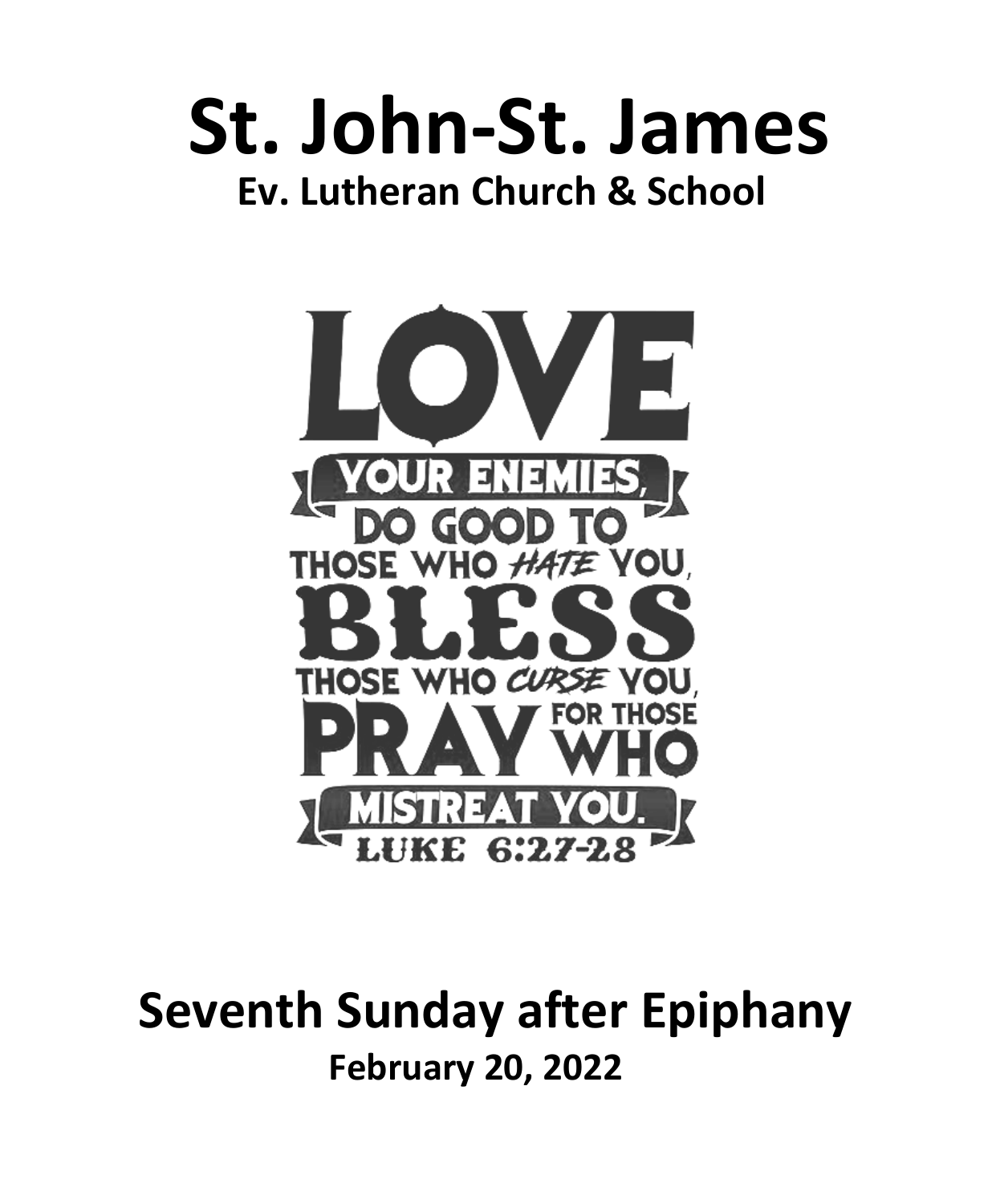

ST. JOHN—ST. JAMES *Evangelical Lutheran Church & School*  February 20, 2022

 *Seventh Sunday after Epiphany*

WELCOME *Reactions Uncovered—Overcome evil with good*

Christian Worship, Hymn # 624

**Opening Hymn: Praise to the Lord, the Almighty** 

- *Q* Verse 1 *p Praise to the Lord,* **The Almighty, the King of creation! O my soul, praise him, For he is your health and salvation! Let all who hear Now to his temple draw near, Joining in glad adoration!**
- Verse 4 **Praise to the Lord,**

**Who will prosper your work and defend you; Surely his goodness and mercy Shall daily attend you. Ponder anew What the Almighty can do As with his love he befriends you.**

 *(Hymn continues on the next page.)*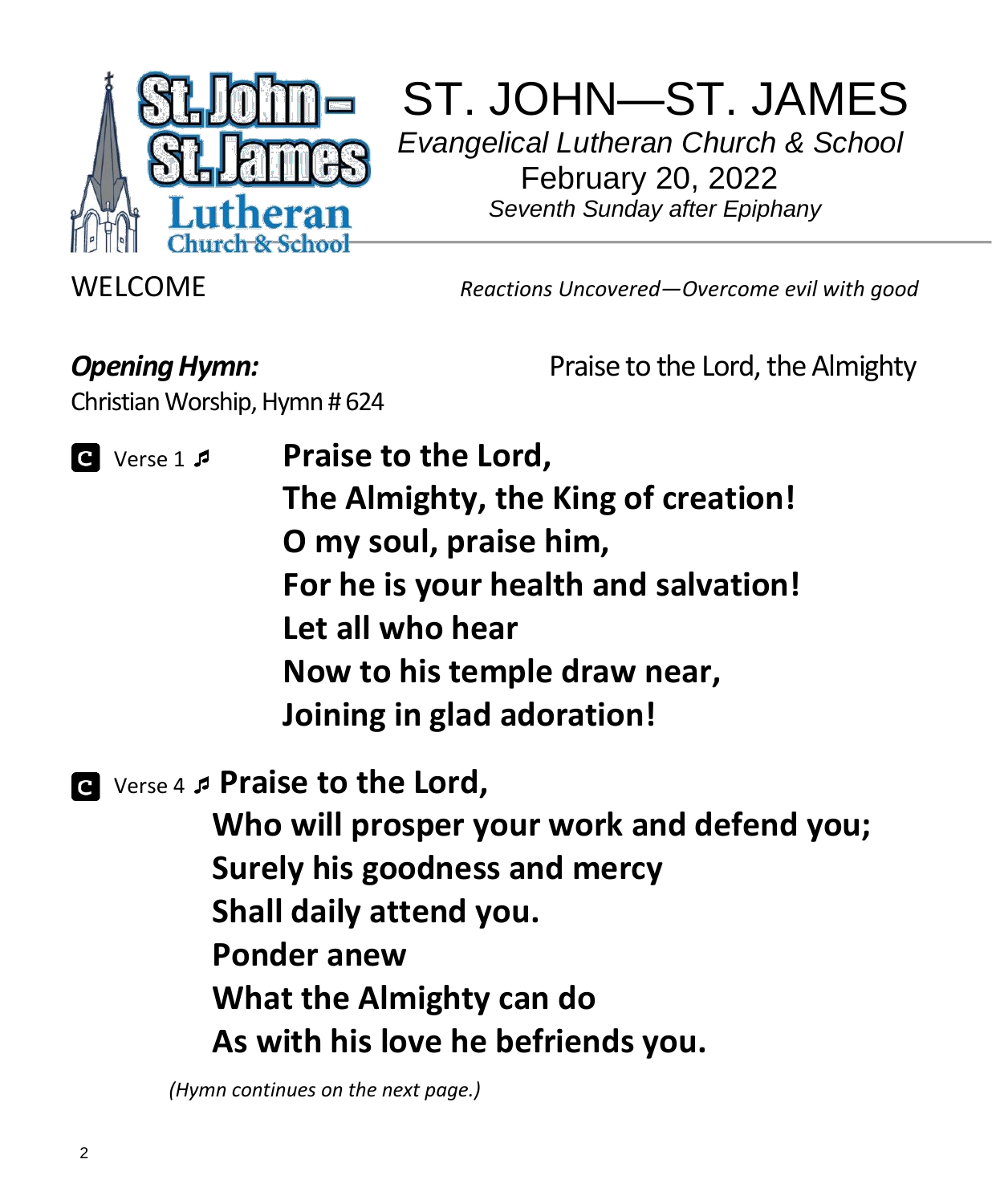# $\bullet$  Verse 5 *p* **Praise to the Lord! Oh, let all that is in me adore him! All that has life and breath, Come now with praises before him! Let the Amen Sound from his people again; Gladly forever adore him!**

# INVOCATION

- In the name of the Father and of the Son and of the Holy Spirit.  $|M|$
- $\mathbf{c}$ **Amen.**

### CONFESSION OF SINS

- If we claim to be without sin, we deceive ourselves and the truth is  $|M|$ not in us.
- $\overline{\mathbf{c}}$ **If we confess our sins, God is faithful and just and will forgive us our sins and purify us from all unrighteousness.**
- $\vert M \vert$ Let us confess our sins to the Lord.
- **Holy God, gracious Father, I am sinful by nature and have**   $|{\bf c}|$ **sinned against you in my thoughts, words, and actions. I have not loved you with my whole heart; I have not loved others as I should. I deserve your punishment both now and forever. But Jesus, my Savior, paid for my sins with a holy life and innocent death. Trusting in him, I pray: God, have mercy on me, a sinner.**

 *(Silence for meditation and reflection)*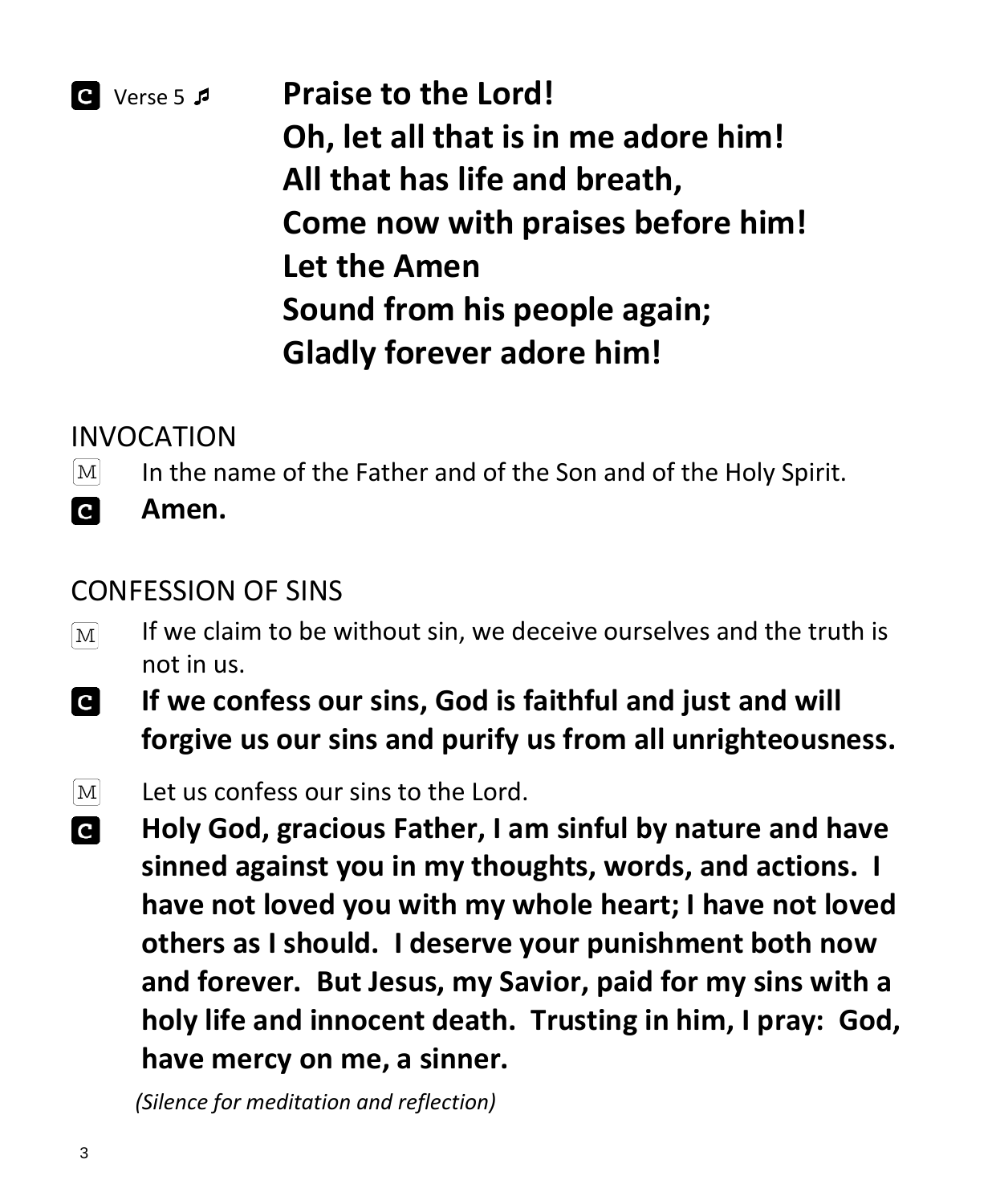# ABSOLUTION

- Our gracious Father in heaven has been merciful to us. He sent his  $[M]$ only Son, Jesus Christ, who gave his life as the atoning sacrifice for the sins of the whole world. Therefore, as a called servant of Christ and by his authority, I forgive you all your sins in the name of the Father and of the Son and of the Holy Spirit.
- **C Amen.**

# LORD, HAVE MERCY*--Kyrie*

- $\lceil \text{M} \rceil$ In peace, let us pray to the Lord.
- **C Lord, have mercy.**
- $\boxed{\text{M}}$ For the peace from above and for our salvation, let us pray to the Lord.
- **C Lord, have mercy.**
- $\boxed{\text{M}}$ For the peace of the whole world, for the well-being of the Church of God, and for the unity of all, let us pray to the Lord.
- $\overline{c}$ **Lord, have mercy.**
- $\boxed{\text{M}}$ For this holy house and for all who offer here their worship and praise, let us pray to the Lord.
- $\overline{c}$ **Lord, have mercy.**
- $\vert\mathrm{M}\vert$ Help, save, comfort, and defend us, gracious Lord.
- $\overline{c}$ **Amen.**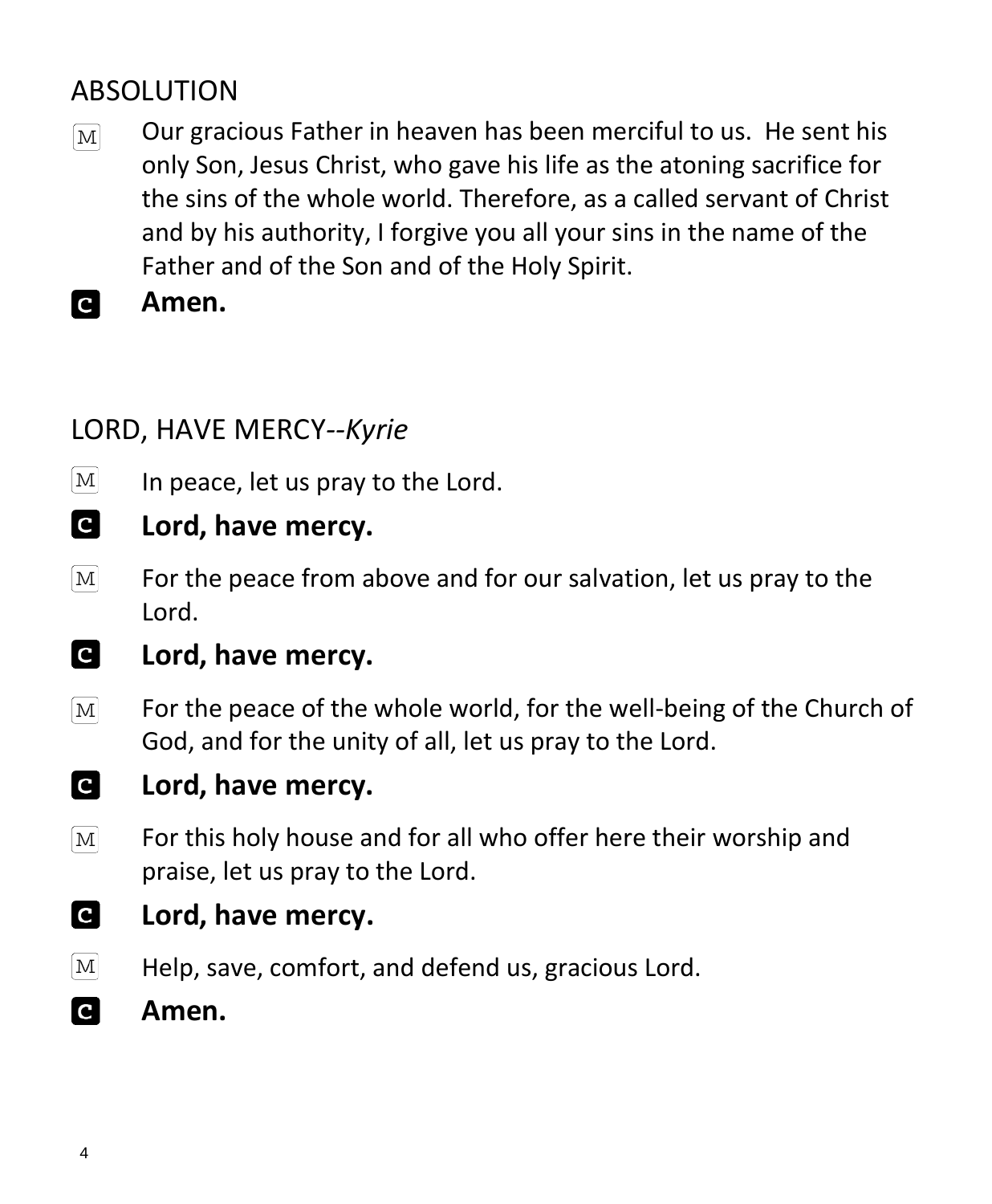- Verse 1  **"Forgive our sins as we forgive," You taught us, Lord, to pray, But you alone can grant us grace To live the words we say.**
- Verse 3  **In blazing light your cross reveals The truth we dimly knew: How small are others' debts to us, How great our debt to you!** *(CW #733)*

# PRAYER OF THE DAY

- $|M|$ The Lord be with you.
- **And also with you.**
- $M<sub>l</sub>$ Let us pray.

Lord God, you call us to work in your kingdom and leave no one standing idle. Help us to order our lives by your wisdom and to serve you in willing obedience; through your Son, Jesus Christ our Lord, who lives and reigns with you and the Holy Spirit, one God, now and forever.

 **Amen.**

*BE SEATED*

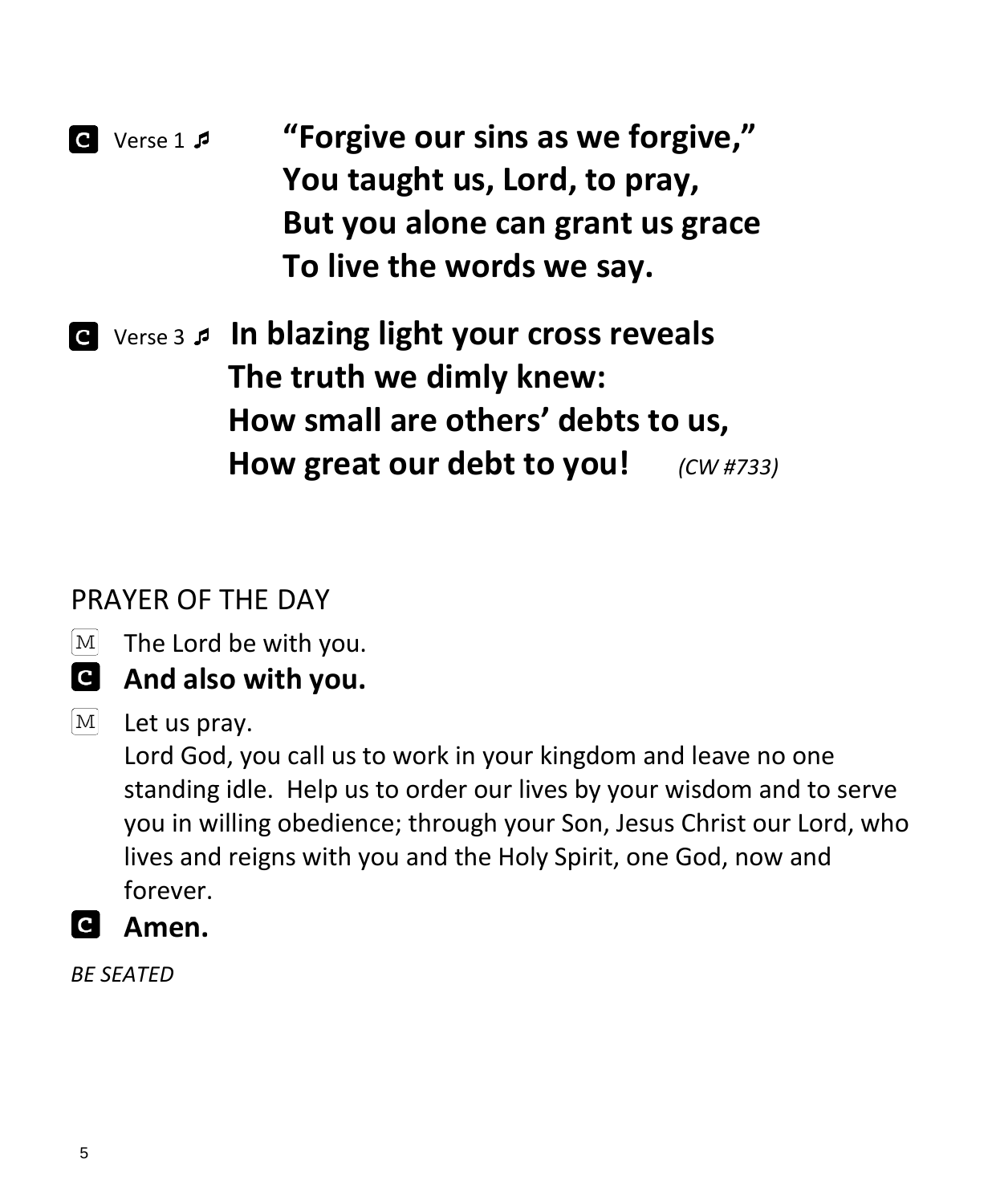# *Old Testament Lesson* Genesis 45:3-15

**3** Joseph said to his brothers, "I am Joseph! Is my father still living?" But his brothers were not able to answer him, because they were terrified at his presence.

**<sup>4</sup>** Then Joseph said to his brothers, "Come close to me." When they had done so, he said, "I am your brother Joseph, the one you sold into Egypt! **<sup>5</sup>** And now, do not be distressed and do not be angry with yourselves for selling me here, because it was to save lives that God sent me ahead of you. **6** For two years now there has been famine in the land, and for the next five years there will be no plowing and reaping. **<sup>7</sup>** But God sent me ahead of you to preserve for you a remnant on earth and to save your lives by a great deliverance.

**8** "So then, it was not you who sent me here, but God. He made me father to Pharaoh, lord of his entire household and ruler of all Egypt. **<sup>9</sup>**Now hurry back to my father and say to him, 'This is what your son Joseph says: God has made me lord of all Egypt. Come down to me; don't delay. **<sup>10</sup>** You shall live in the region of Goshen and be near me—you, your children and grandchildren, your flocks and herds, and all you have. **<sup>11</sup>** I will provide for you there, because five years of famine are still to come. Otherwise you and your household and all who belong to you will become destitute.' **<sup>12</sup>** "You can see for yourselves, and so can my brother Benjamin, that it is really I who am speaking to you. **<sup>13</sup>** Tell my father about all the honor accorded me in Egypt and about everything you have seen. And bring my father down here quickly."

**<sup>14</sup>** Then he threw his arms around his brother Benjamin and wept, and Benjamin embraced him, weeping. **<sup>15</sup>** And he kissed all his brothers and wept over them. Afterward his brothers talked with him.

 $\boxed{\text{M}}$ The Word of the Lord.

 **Thanks be to God.**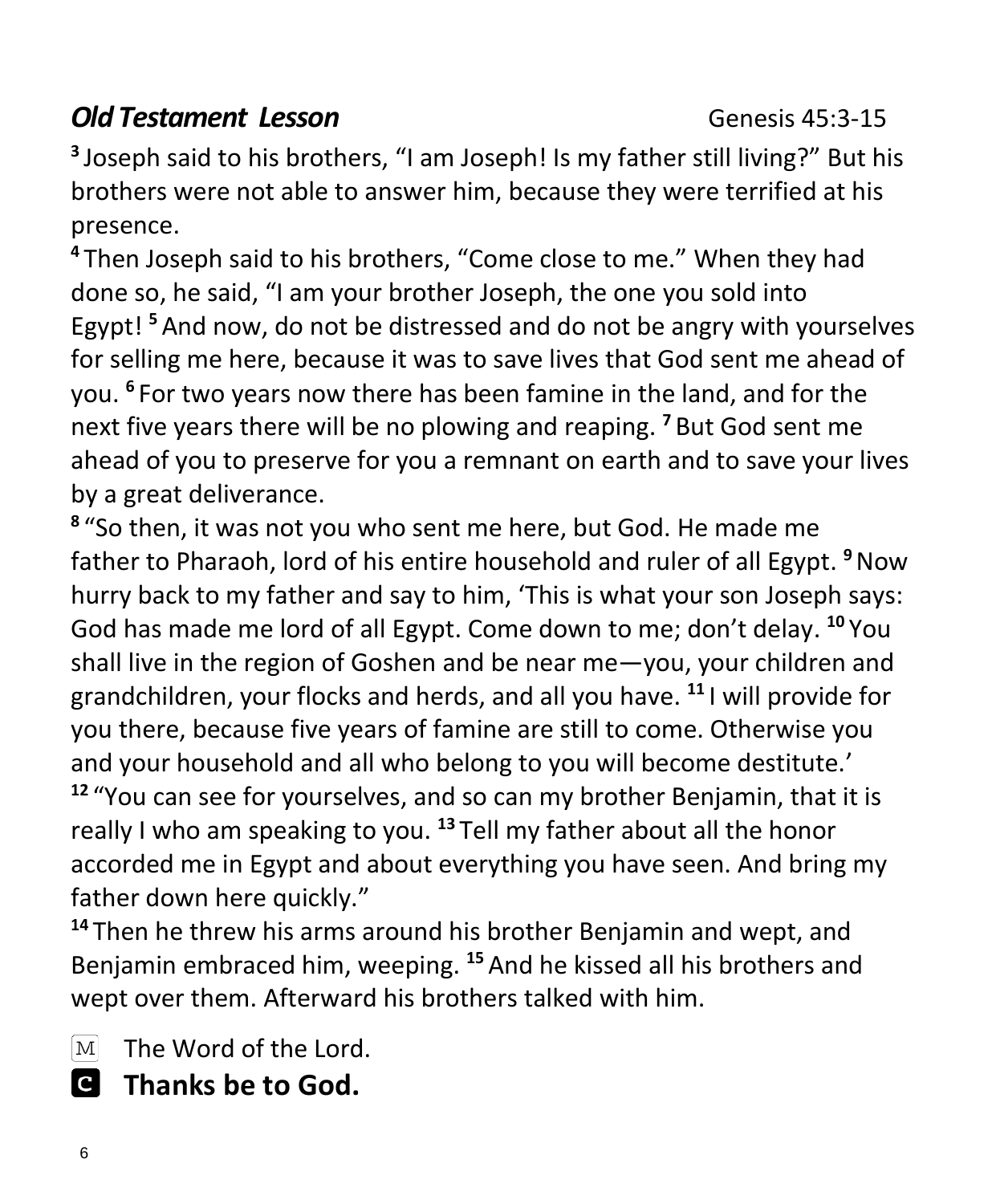### **Epistle Lesson**<br> **Epistle 12:14-21**

**<sup>14</sup>** Bless those who persecute you; bless and do not curse. **<sup>15</sup>** Rejoice with those who rejoice; mourn with those who mourn. **<sup>16</sup>** Live in harmony with one another. Do not be proud, but be willing to associate with people of low position. Do not be conceited.

**<sup>17</sup>**Do not repay anyone evil for evil. Be careful to do what is right in the eyes of everyone. **<sup>18</sup>** If it is possible, as far as it depends on you, live at peace with everyone. **<sup>19</sup>**Do not take revenge, my dear friends, but leave room for God's wrath, for it is written: "*It is mine to avenge; I will repay*," says the Lord. **<sup>20</sup>**On the contrary: "*If your enemy is hungry, feed him; if he is thirsty, give him something to drink. In doing this, you will heap burning coals on his head*." **<sup>21</sup>**Do not be overcome by evil, but overcome evil with good.

 $|M|$ The Word of the Lord.

 **Thanks be to God.**

**Hymn of the Day:** Son of God, Eternal Savior

Christian Worship, Hymn # 729

| $\bullet$ Verse 1 $\sharp$ | Son of God, eternal Savior,            |
|----------------------------|----------------------------------------|
|                            | Source of life and truth and grace,    |
|                            | Word made flesh, whose birth among us, |
|                            | Honors all our human race,             |
|                            | You our head, who, throned in glory,   |
|                            | For your own will ever plead:          |
|                            | Fill us with your love and pity;       |
|                            | Heal our wrongs and help our need.     |

 *(Hymn continues on the next page.)*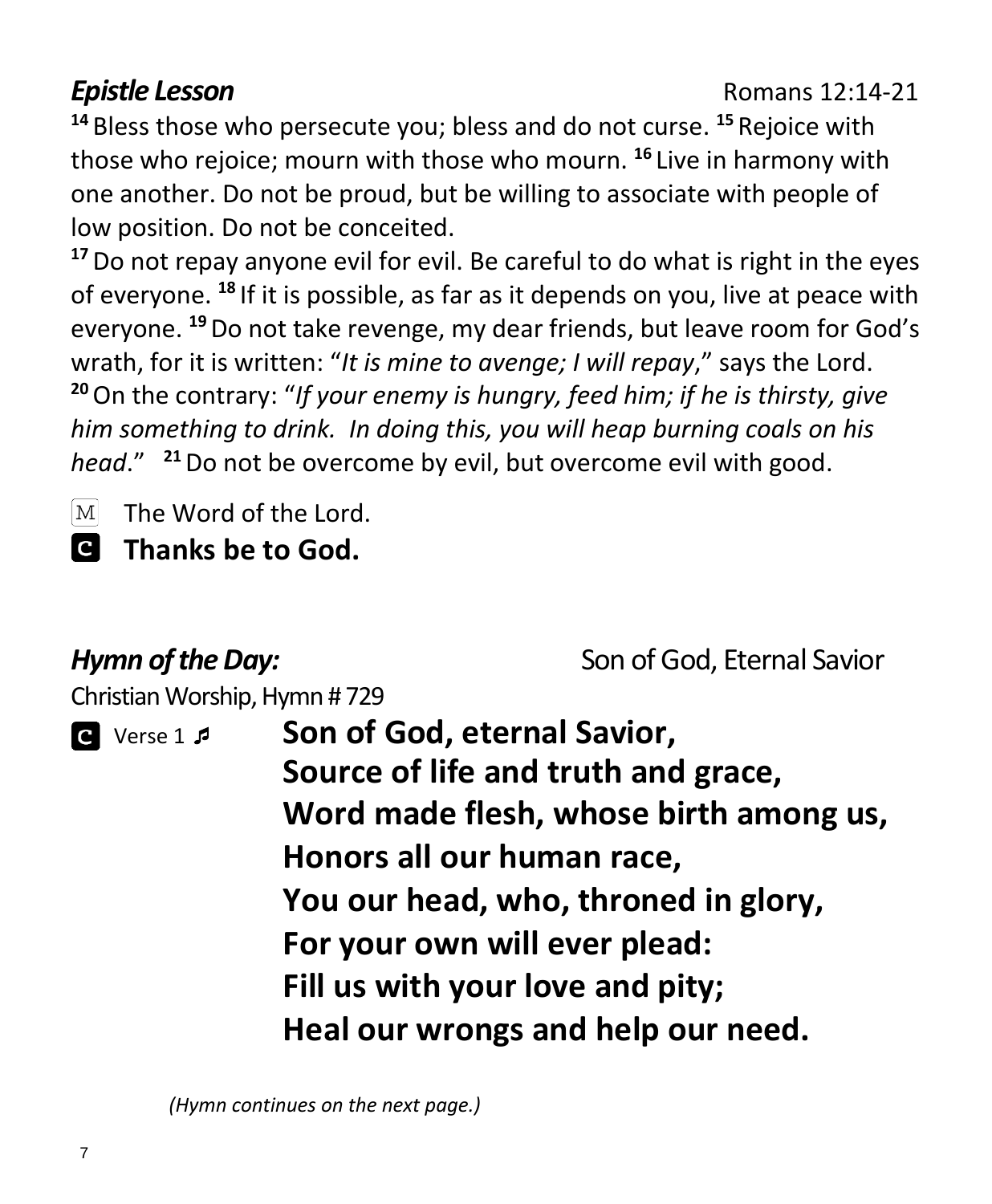

**Are there spirits crushed and broken? Teach us, Lord, to soothe their care.**

 Verse 3  **As you, Lord, have lived for others, So may we for others live. Freely have your gifts been granted; Freely may your servants give. Yours the gold and yours the silver, Yours the wealth of land and sea; We but stewards of your bounty Held in solemn trust will be.**

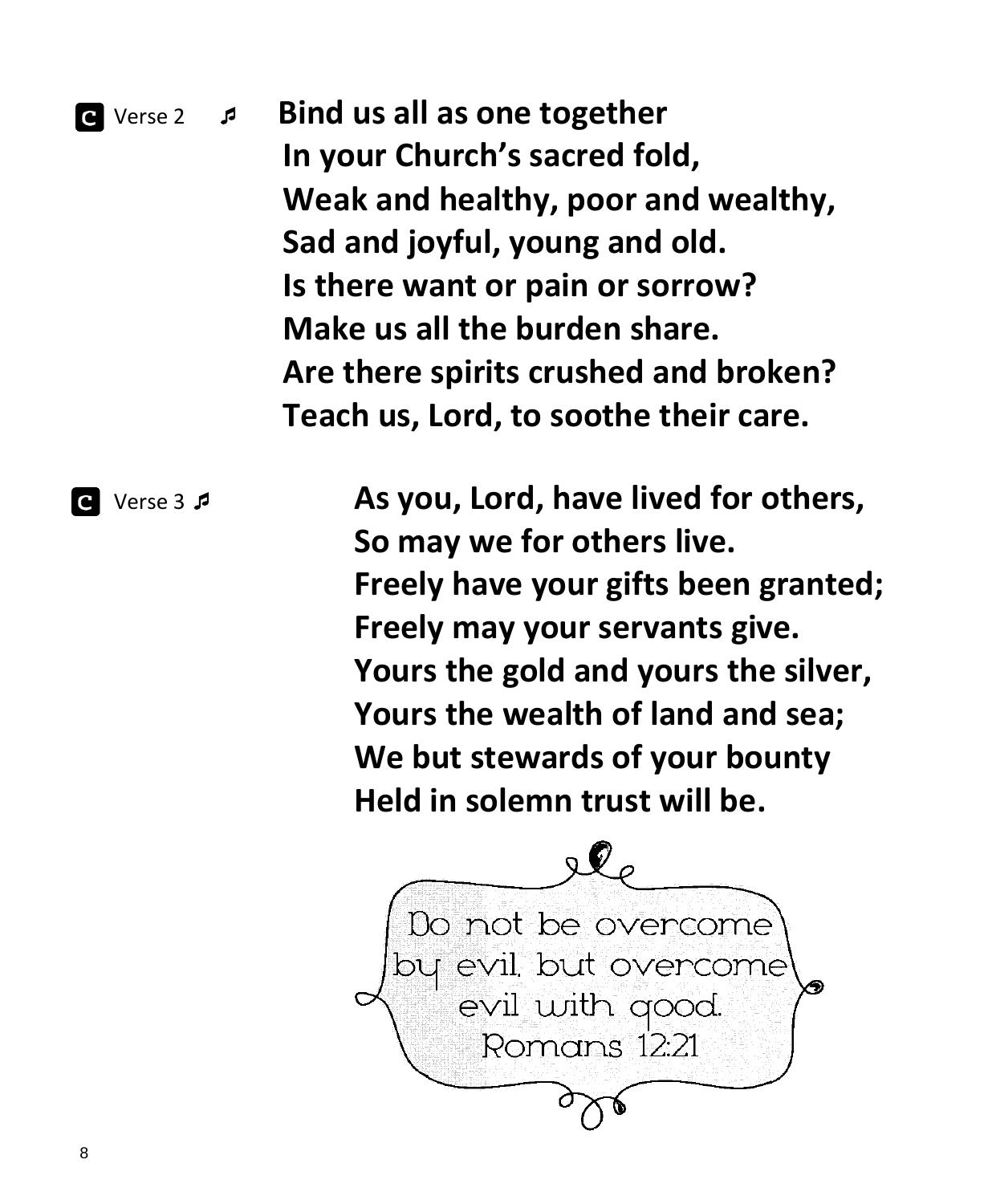MESSAGE Pastor Darin Aden

Luke 6:27-38

### **"Our Love Is Different"**

**<sup>27</sup>** "But to you who are listening I say: Love your enemies, do good to those who hate you, **<sup>28</sup>** bless those who curse you, pray for those who mistreat you. **29** If someone slaps you on one cheek, turn to them the other also. If someone takes your coat, do not withhold your shirt from them. **<sup>30</sup>**Give to everyone who asks you, and if anyone takes what belongs to you, do not demand it back. **<sup>31</sup>**Do to others as you would have them do to you. **<sup>32</sup>** "If you love those who love you, what credit is that to you? Even sinners love those who love them. **<sup>33</sup>** And if you do good to those who are good to you, what credit is that to you? Even sinners do that. **<sup>34</sup>** And if you lend to those from whom you expect repayment, what credit is that to you? Even sinners lend to sinners, expecting to be repaid in full. **<sup>35</sup>** But love your enemies, do good to them, and lend to them without expecting to get anything back. Then your reward will be great, and you will be children of the Most High, because he is kind to the ungrateful and wicked. **<sup>36</sup>** Be merciful, just as your Father is merciful.

**<sup>37</sup>** "Do not judge, and you will not be judged. Do not condemn, and you will not be condemned. Forgive, and you will be forgiven. **<sup>38</sup>**Give, and it will be given to you. A good measure, pressed down, shaken together and running over, will be poured into your lap. For with the measure you use, it will be measured to you."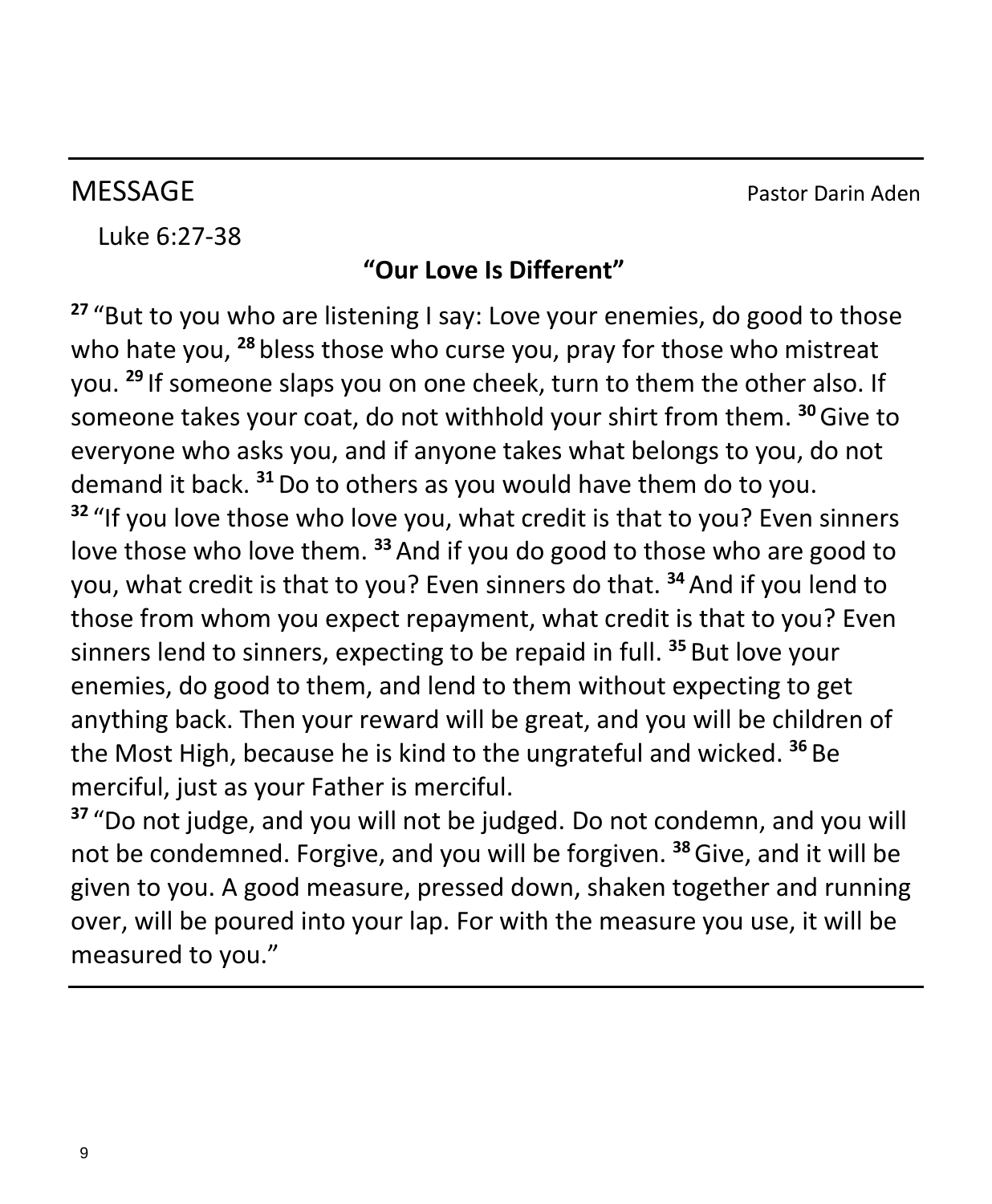# CONFESSION OF FAITH Apostles' Creed

**C** 

**I believe in God the Father almighty, maker of heaven and earth.**

**I believe in Jesus Christ, His only Son, our Lord, who was conceived by the Holy Spirit, born of the virgin Mary, suffered under Pontius Pilate, was crucified, died, and was buried. He descended into hell. The third day he rose again from the dead. He ascended into heaven and is seated at the right hand of God the Father almighty. From there He will come to judge the living and the dead.**

**I believe in the Holy Spirit, the holy Christian Church, the communion of saints, the forgiveness of sins, the resurrection of the body, and the life everlasting. Amen.**

# PRAYER OF THE CHURCH

- Loving God and Lord, you created the universe that surrounds us and  $\lceil M \rceil$ the globe on which we live. You control all things through your Son, who sits at your right hand in glory.
- **Comfort us with the promise of your eternal presence.**
- Give your Word power as it works in our hearts and minds. Clear away  $[M]$ our confusion, and demolish our doubts. Send your Spirit to strengthen both our confidence in your promises and our desire to live according to your will.
- **Take away our love of sinning, and restore us each day by your grace.**
- The signs of the times warn us that the end of time is near. Protect us  $|M|$ from scoffers who sneer at your truth. Spare us and Christians around the world from all forms of hate and persecution.
- **Give us courage to carry the cross with patience and joy.**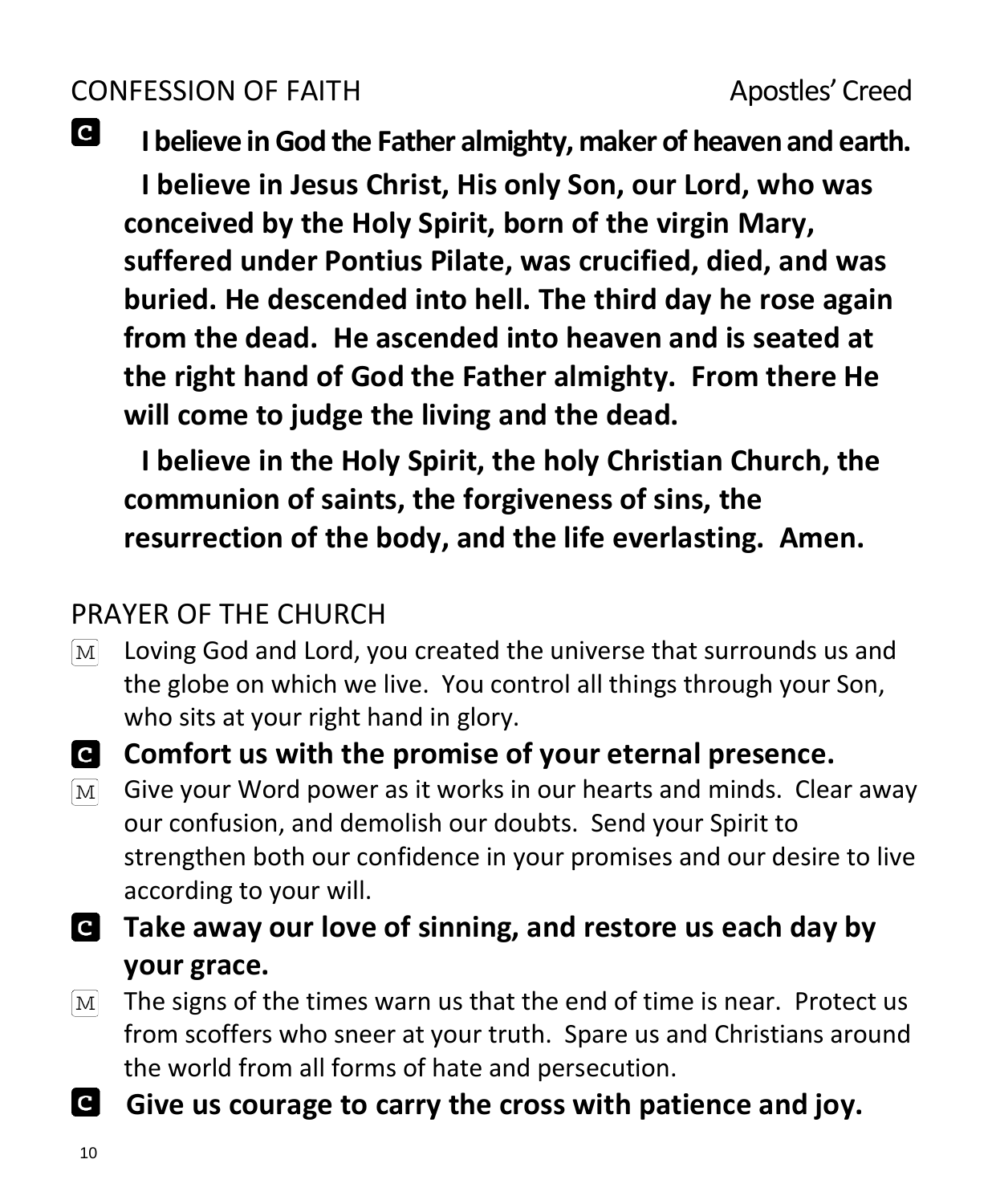$\lceil \text{M} \rceil$ Instill in the hearts of our children a desire to follow you as they prepare for future days. Help them distinguish between what is passing and what is eternal, between instant thrills and lasting joy. Encourage more young people to prepare for service in the public ministry of the gospel.

 $\overline{\mathbf{c}}$ **Mold us and move us to be good examples for our youth.**

 $\boxed{\text{M}}$ Hold in your care, Lord, those who are experienceing physical or emotional pain and all who are afflicted by disease or facing death. *(Special intercessions may be offered here.)* Pour out your compassion on the grieving, and comfort the mourners who miss someone they loved.

**Move us to pray for these brothers and sisters and to help d when we can.**

 $\lceil \text{M} \rceil$ Hear us, Lord, as we pray in silence.

*(Silent prayer.)*

- Whether we pray together or alone, you have promised to hear and  $\mathbf{M}$ answer us. Give us patience to accept your blessings in whatever way you send them. In your love and wisdom, prepare us for the day when you will take us to be with you forever.
- **Hear us for Jesus' sake. Amen. C**

### LORD'S PRAYER

**Our Father who art in heaven, hallowed be thy name, thy kingdom come, thy will be done on earth as it is in heaven. Give us this day our daily bread; and forgive us our trespasses, as we forgive those who trespass against us; And lead us not into temptation, but deliver us from evil. For thine is the kingdom and the power and the glory forever and ever. Amen.**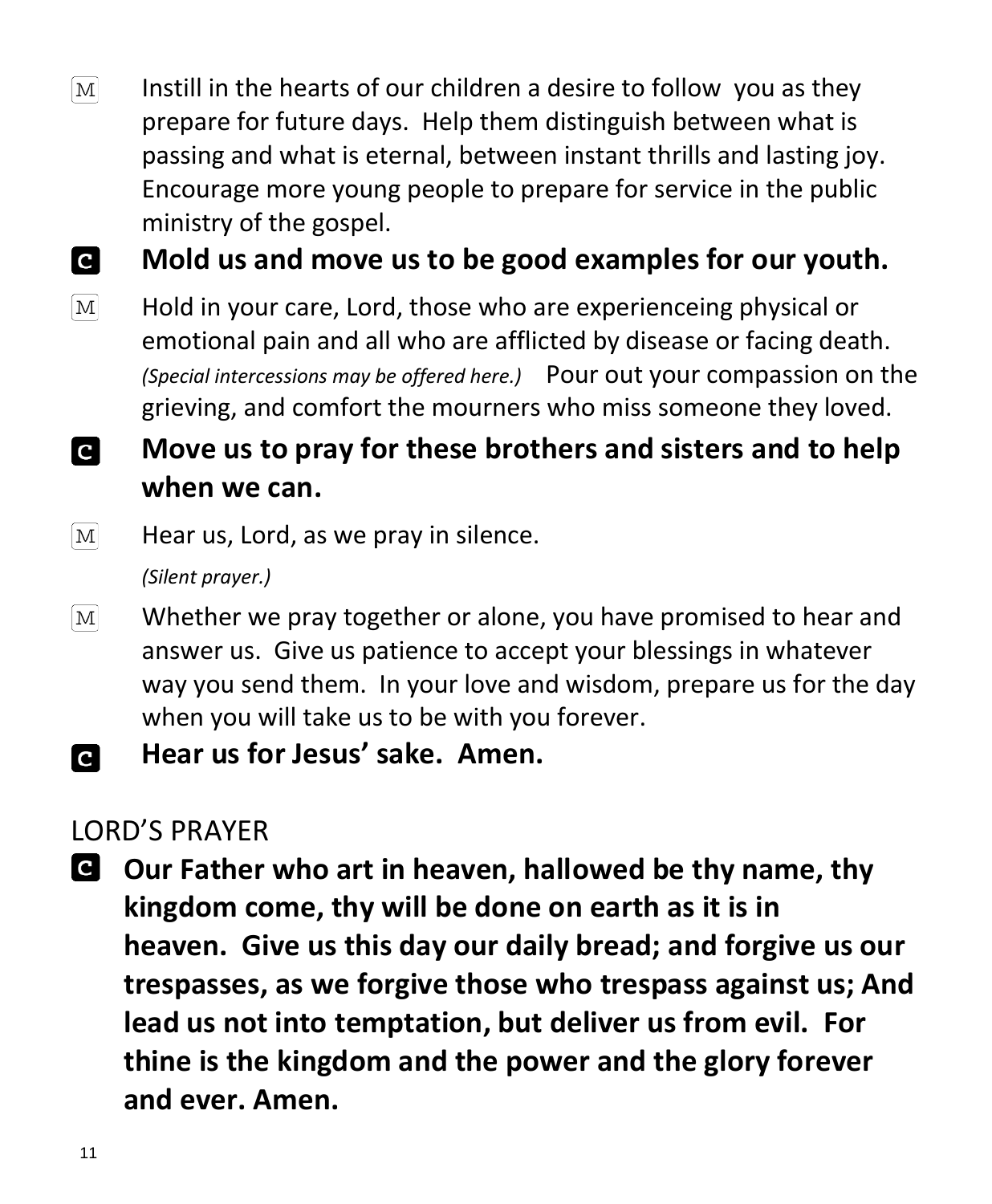## BLESSING

The Lord bless you and keep you.  $[M]$ The Lord make his face shine on you and be gracious to you. The Lord look on you with favor and give you peace.

**Amen.** 

**Closing Hymn: Love in Christ Is Strong and Living** 

Christian Worship, Hymn # 726

|          | G Verse 1 <b>s</b> Love in Christ is strong and living,<br>Binding faithful hearts in one;<br>Love in Christ is true and giving-<br>May his will in us be done! |
|----------|-----------------------------------------------------------------------------------------------------------------------------------------------------------------|
| Verse 2  | Love is patient and forbearing,<br>Clothed in Christ's humility,<br>Gentle, selfless, kind, and caring,<br>Reaching out in charity.                             |
| Verses 3 | Love in Christ abides forever,<br>Fainting not when ills attend;                                                                                                |

**Love, forgiving and forgiven, Shall endure until life's end.**

*BE SEATED*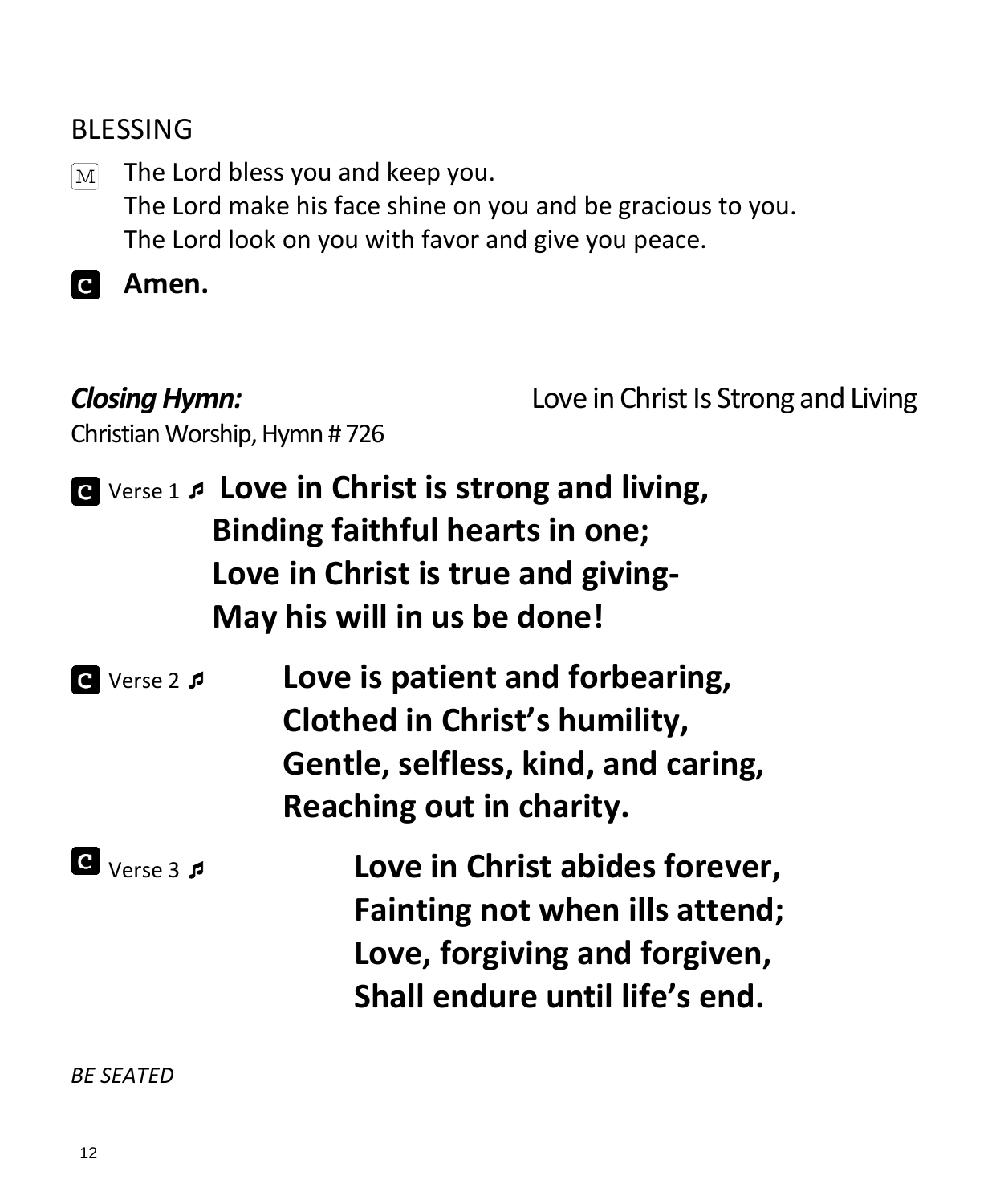

**Church Office Information**<br> **Darin Aden, Pastor**<br> **Rick Zimmermann, Principal Cell Phone: 920-277-0101<br><b>Email:** daden@stiohnstiames.com

**Rick Zimmermann, Principal<br>Cell Phone: 608-350-6646 Email: rzimmerman@stiohnstiames.com** 

**Church Office Phone:** 920-754-4568 **Church Office Hours:** 7:30 am—12:30 pm, M-F **School Office Phone:** 920-754-4432 **School Office Hours:** 7:30 am—3:00 pm, M-F ì

**Website:** stjohnstjames.com **Times of Worship:** Sunday—8:00am & 10:15am **Send Bulletin Information to cbubolz@stjohnstjames.com—Wednesday Deadline**

**Sunday, February 20, 2022**

**SERVING YOU TODAY**—**8:00 am Ushers—**Mel Mangin, Tim Mangin, Jamie Mangin, Gary Waack ■ **10:15 am Ushers—**Terry/Karen Prochnow, Bob/Mary Busse, Fred Busse, Erwin Waack, Jon Waack, Randy/Sandy Waack, Dereck Waack and Todd Hickmann **■ Church Cleaners—**Yvonne Wenzlaff, Gail Denor ■ **Flower Committee—** Mary Busse & Karen Prochnow.

**SERVING YOU NEXT WEEK—8:00 am Ushers—**Mel Mangin, Tim Mangin, Jamie Mangin, Gary Waack ■ **10:15 am Ushers—**Terry/Karen Prochnow, Bob/Mary Busse, Fred Busse, Erwin Waack, Jon Waack, Randy/Sandy Waack, Dereck Waack and Todd Hickmann **■ Church Cleaners—**Dr. Buchner, Corey/Sarah Marohn ■ **Flower Committee—** Mary Busse & Karen Prochnow **■ Sunday Communion Set-Up/Take-Down—**Knier Family.

**MINISTRY RESERVE FUND**—We have started a fund for our Second Pastor to help defray costs involved in adding another Pastor. If you wish to give to the Ministry Reserve Fund please place your offering in an envelope and clearly mark it as **Ministry Reserve Fund or 2nd Pastor Fund** and place it in the offering plate. A letter and commitment form has been sent to all members, please put your commitment form in the offering plate or in the "Church" in the West Church office.

**CONTRIBUTION STATEMETS—**If you have an email address your contribution statements have been emailed to you. If you don't have an email account, we have printed out a hard copy and placed them in the West Church office. If you have received an email copy of your statement and would also like a printed copy please contact the church office at 920- 754-4568.

**LENTEN MEALS—We are bringing back Lenten meals this year. There will be a signup** sheet in the west office for groups to volunteer to prepare and serve during the Lenten season. **Just an update…. March 2, March 16, March 30 is taken, open dates are March 9, 23 and April 6, please sign up soon! If no group signs up for the open dates there will be no Lenten meals on that open date.** 

**MEDITATIONS—**Due to rising costs for our Meditations books we had to increase the price from \$1.00 per booklet to \$1.50.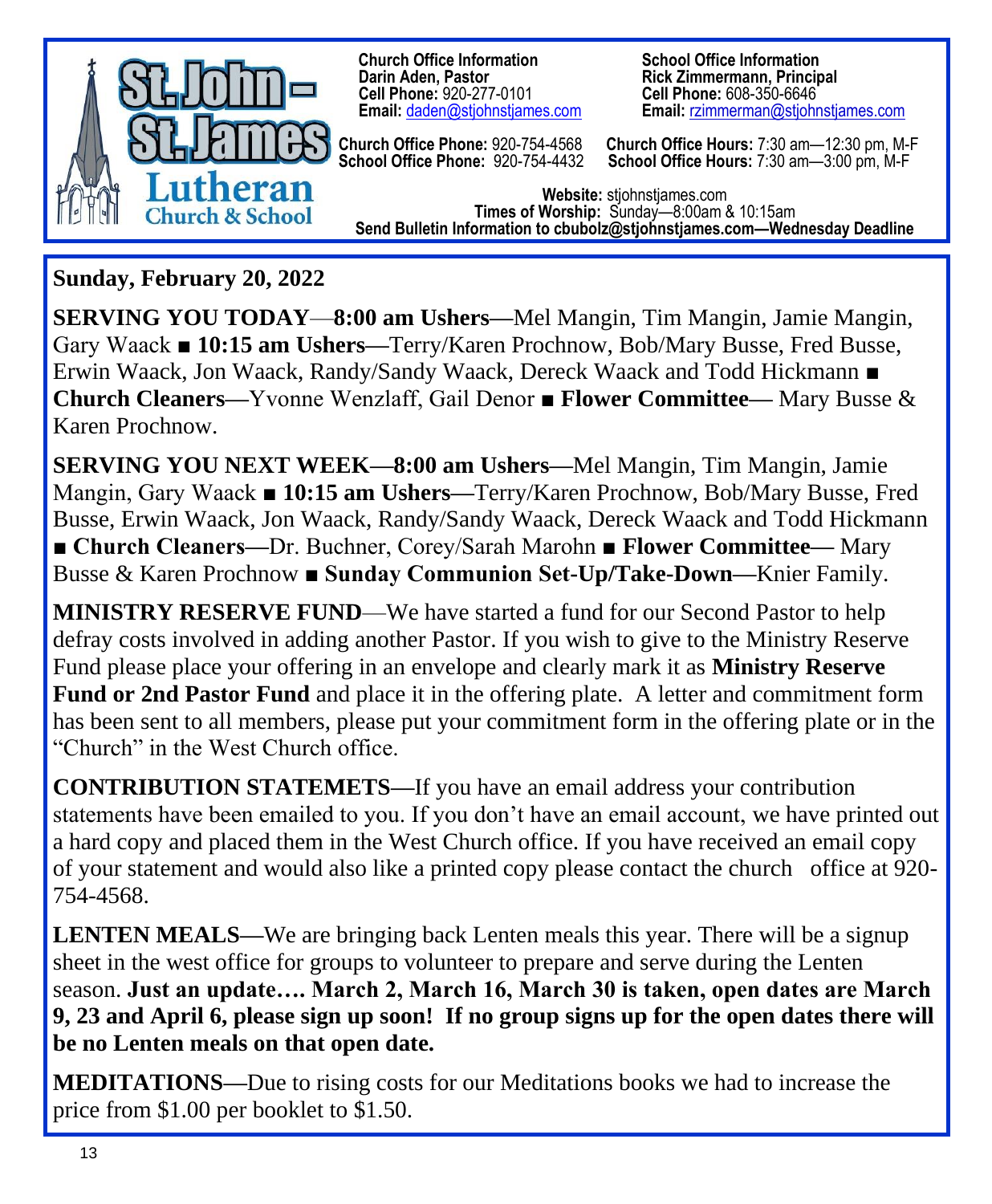**REMINDER—**The fronts of ANY used greeting card are always needed. We helped WELS Prison Ministry with 200+ cards at Christmas. Nursing homes are receiving 1,000 this year already. If you have any used greeting cards that you would like to find a purpose for please place the covers of them in back of church. Thank you!

**DID YOU KNOW?—**Are you an Amazon shopper? Did you know that you can support St John St James Lutheran Church & School while purchasing the products you love? It's super easy! Instead of shopping on Amazon.com, shop on smile.amazon.com. Just go into your account settings and designate St John St James Lutheran Church & School as your charity of choice. Every time you purchase something, Amazon will donate .5% of your purchases to St John St James Lutheran Church & School. Thank you for supporting your church & school!

**PJ PRAISE—**February 23 is PJ Praise: Children ages 2-10 and their families are invited! Join us in the church for a family devotion at 5PM. Then parents can leave their little ones in our care while they enjoy some grown-up time. We will feed them supper. All children must be picked up by 7:45 PM. Children are invited to wear their PJ's so they will be all ready for bed when they get home. RSVP is necessary so we can plan for caregivers and food. Please let Mrs. Aden know if you will attend by emailing [kaden@stjohnstjames.com](mailto:kaden@stjohnstjames.com) by Feb. 21.

**IN HONOR OF—**Erwin Waack gave a gift to the General Fund In honor of his 89th birthday. Thank you so much!

**CALL MEETING—**On Monday evening our congregation called Pastor Caleb Kurbis to be our second Pastor. Pastor Kurbis is currently serving at Living Savior Lutheran Church in Asheville, NC. Pastor Kurbis is 36 years old. We did not call a teacher for Principal Administrative Time. We have a call list. Pastor Kurbis's wife Sarah is an MLC graduate and presently is not teaching. We want to add her to the Call List. We are checking with CLS to see if she is eligible for a call. **There will be another call meeting today at 9:00 am in the Commons to call a teacher for Principal Administrative Time.**

**ASH WEDNESDAY SERVICES—**The Ash Wednesday schedule for services this year will be on March 2nd at 3:15 pm and 6:30 pm. A Lenten meal will be served on that day by the PTO at 4:30—6:00 pm. Come join us!

**DIVINE CALL—**Mr. Stuebs has received a divine call to serve as a Science Teacher & Coach at Fox Valley Lutheran High School in Appleton, WI. Please keep Mr. Stuebs and his family in your prayers as he deliberates where the Lord can best use his talents and abilities.

**EASTER BREAKFAST—**Would you be willing to help out with Easter Breakfast this year? If we get a chairperson to coordinate and enough volunteers to help out it is a possibility. If interested in helping please put your name on the list provided on the table in the West Church Office.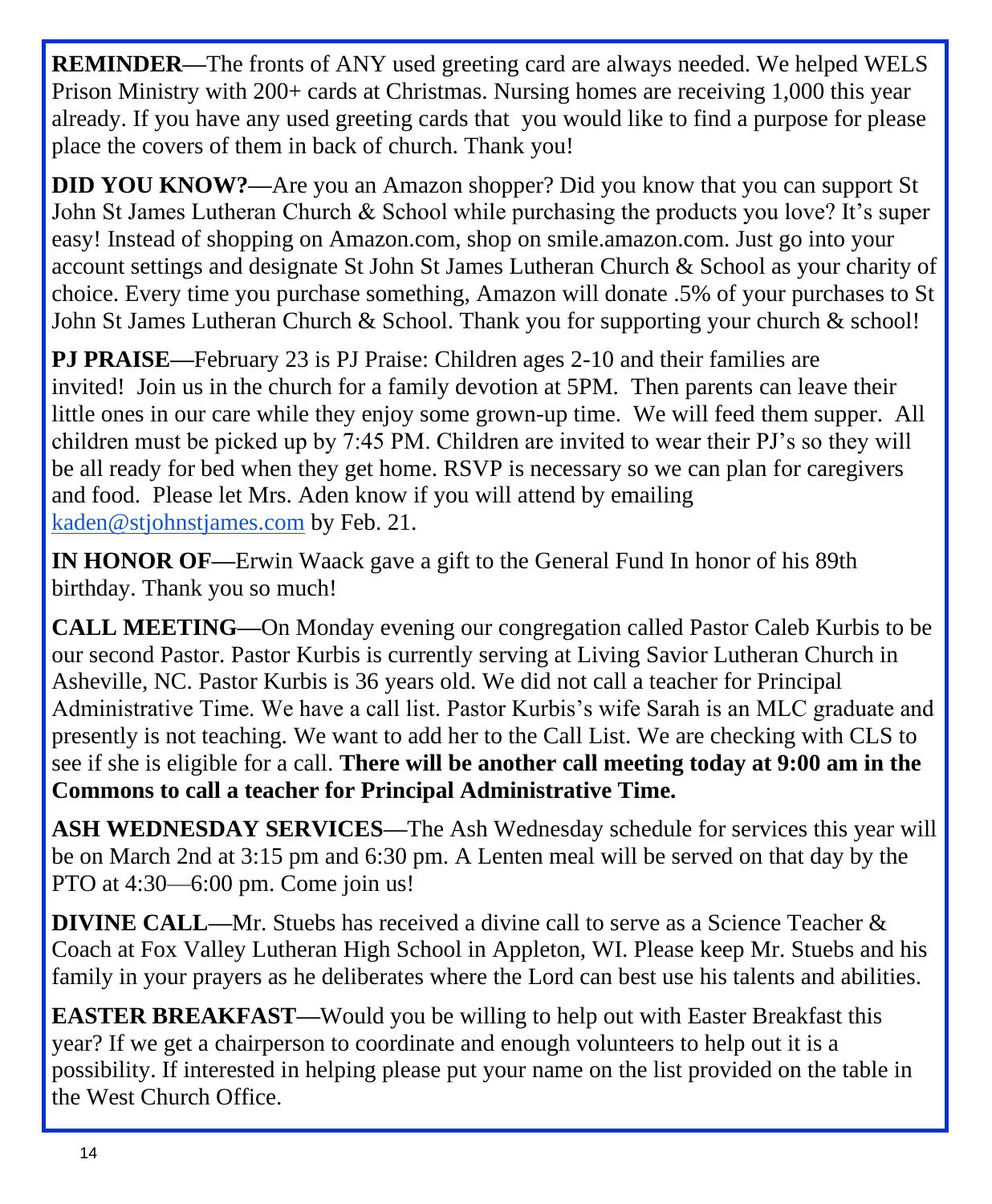**REEDSVILLE LIONESS HI-STEPPERS** - Sign-up will be on Monday, March 7<sup>th</sup> at 6:00-7:00pm in the Reedsville Elementary Gym.

**OUR SYMPATHIES—**Cory Lee Petersen, 34, Green Bay passed away unexpectedly on Friday, February 11, 2022, as a result of an automobile accident. Our most sincere condolences to Larry & Judy Boettcher (Uncle-Aunt) and cousins, Marissa (Tim) Maertz, Landon Boettcher, Taran (Adam) Denor, Calen Boettcher all other family members and close friends. The visitation and Funeral Service were on Friday, February 18 at Lyndahl Funeral Home & Cremation Services in Green Bay, WI. We pray for peace in your hearts!

# **Grow in Grace**

 Grow in Grace, the Seminary's continuing education division, began offering retreats in 2012. Retreats are held for those marking 3 years since Seminary graduation, for those celebrating 10 years in the ministry, for those celebrating 25 years in the ministry, and for those who are marking 35 years in the ministry. The retreat is meant to be a time of ministry refreshment, not only celebrating the milestone, but also giving encouragement through worship and Bible study, and providing opportunity to reconnect with peers.

 Pastor Aden is celebrating 25 years in the ministry this year. He and his Seminary class has the opportunity to attend the retreat this year. Pastor and Karla would like to attend this retreat. Pastor Aden will get a chance to see a lot of his classmates that he hasn't seen in a long time.

 The Celebration of Ministry retreat will be held from April 25 through April 27 in San Antonio, Texas. The cost of this retreat for Pastor and Karla will be around \$1700.00 depending on the cost of airfare.

The council has decided that this would be a very nice  $25<sup>th</sup>$  Anniversary gift for Pastor Aden from the congregation. We are asking our members if they would like to contribute toward this gift for Pastor and Karla. This would be a very good way of saying thank you to Pastor and Karla for everything that they do for our congregation and our Lord.

> If you would like to contribute, please mark your envelope " Pastor Retreat" and put it in the offering plate.

## **Thank You!**

Thank you to those that sent us cards and prayers while in the nursing home! Lawrence and Sarah Bratz